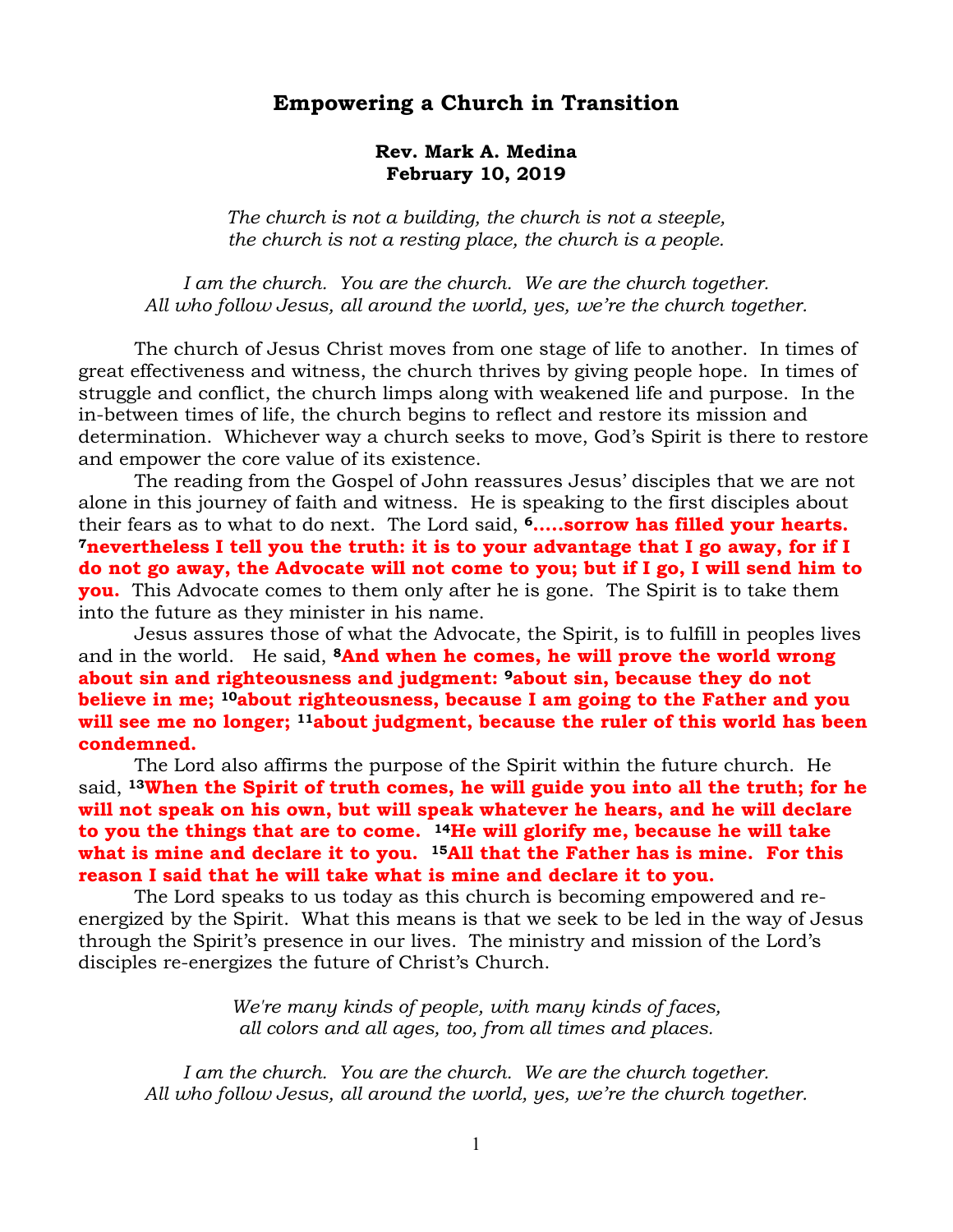As the song says, "We are the church together." The church of Jesus Christ is all about people, about you and me, which truly makes the church a powerful witness to the ministry of the Lord.

The church of Jesus Christ is made up of millions of Christians throughout the world. Church life is lived according to the cultural of the people; language, worship style, song, clapping, dancing, music and preaching style vary across the globe. Each style of worship is appreciated wherever and however Christ's church breathes.

What empowers the church is the Spirit of God that Christ breathed upon the first disciples at Pentecost. You and I also have been blessed with the Spirit of God as we live out our faith life within this congregation. Each one of us here today is responsible for what happens to the ministry and mission of this church.

The pastoral staff cannot do everything and should not do everything for you. The days of the missional driven church are upon you while the days of staff driven church and consumer church are heading to bookshelves to begin collecting dust.

Friends, sometimes the church has to be reminded of why we are here and for whom it exists. The questions for you today are: Why are you here? Why does this church exist? We each have an idea and a reason for being here. So really, why are you here? All of us have to answer these questions whether we are full-time or parttime residents. None of us are off the hook regardless where we consider our church home.

The most basic core value for the why we are here is this. We are here because Jesus Christ is Lord and Savior and we serve him with our lives.

The who for the existence of our faith and this congregation is to fully realize that we are the children of God as we continually grow and mature. The Advocate, the Holy Spirit, lives in us and re-energizes us to serve the Lord.

The Apostle Paul proclaims the truth of the church when he writes in Second Corinthians 12 verses 12-13 **12For just as the body is one and has many members, and all the members of the body, though many, are one body, so it is with Christ. <sup>13</sup>For in the one spirit we were all baptized into one body—Jews or Greeks, slaves or free—and we were all made to drink of one Spirit.**

Each member of a church, each one of you, has a purpose and a place in God's plan and in this church. The affirmation and empowerment of the church is recognized by who we are and where we find a place to give of ourselves, and a purpose to serve Christ. Paul writes, **27Now you are the body of Christ and individually members of it."**

> *And when the people gather, there's singing and there's praying, there's laughing and there's crying sometimes, all of it saying:*

*I am the church. You are the church. We are the church together. All who follow Jesus, all around the world, yes, we're the church together.*

The prophecy of Ezekiel 37 gives a person and a faith community the necessary vision of restoration and renewal. The vision of the dry bones in Ezekiel gives a people hope in what God has intended for them as well as for us.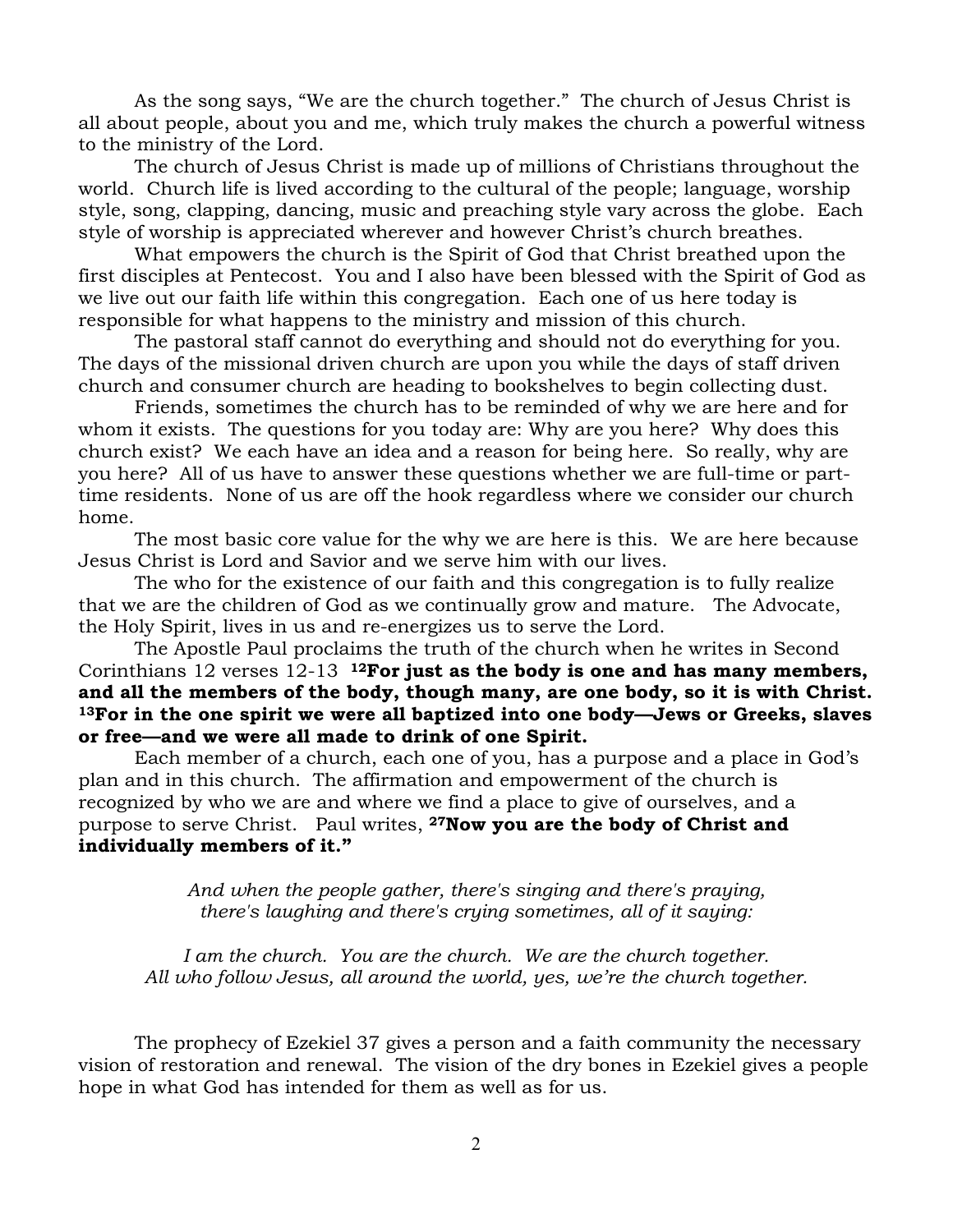The Prophet Ezekiel gives the Jews, who were scattered abroad because of war and deportation, a vision of God's Spirit restoring and resurrecting them to a faithful relationship and to hope.

God took Ezekiel to the middle of a valley surrounded by dry and lifeless bones. There God asked, "**Mortal, can these bones live?"** And the prophet answered, **"O Lord God, you know."** God said, **<sup>4</sup>… "Prophesy to these bones, and say to them: O dry bones, hear the word of the Lord. 5Thus says the Lord God to these bones: I will cause breath to enter you, and you shall live. 6I will lay sinews on you, and will cause flesh to come upon you, and cover you with skin, and put breath in you, and you shall live; and you shall know that I am the Lord."**

Just like the lifeless bones in the vision of Ezekiel, so too we must look at the inertness that sifts through this congregation.

God's call to bring renewal and restoration to the bones gave Ezekiel the power to proclaim new life to the people. He spoke out and **suddenly there was a noise, a rattling, and the bones came together, bone to its bone. 8I looked, and there were sinews on them, and flesh had come upon them, and skin had covered them; but there was no breath in them.** The very essence of the body returned but remained empty of the Spirit of God.

The Almighty knew what the people needed to be restored. **9Then he said to me, "Prophesy to the breath, prophesy, mortal, and say to the breath: thus says the Lord God: Come from the four winds, O breath, and breathe upon these slain, that they may live." 10I prophesied as he commanded me, and the breath came into them, and they lived, and stood on their feet, a vast multitude.** The Spirit, the breath, of God filled the bodies with the life giving energy. The Hebrew word used here for "breath" is ruach which means spirit or soul.

God reassures the prophet that the bones belong to the faithful people. Then the bones will say, **'Our bones are dried up, and our hope is lost; we are cut off completely….13and you shall know that I am the Lord, when I open your graves, and bring you up from your graves, O my people.** 

The most profound proclamation is the one God gives where the Spirit will once again awaken and live within the people **14I will put my spirit within you, and you shall live, and I will place you on your own soil; then you shall know that I, the Lord, have spoken and will act, says the Lord."**

Friends, we too rely on God to put his Spirit within us. We may have broken relationships, voids in our lives, low spirits, a sense of despair, a floating feeling without a purpose or direction, or wondering how we are going to be renewed in our lives. Let me reassure you that God is with us and is watching over us. Yes, we want to see signs that this body of believers is regaining balance in worship, ministry and prayer life. I can see continuous steps forward taking place in the church. So keep the faith.

> *Sometimes the church is marching, sometimes it's bravely burning, sometimes it's riding, sometimes hiding, always it's learning.*

I am the church. You are the church. We are the church together. *All who follow Jesus, all around the world, yes, we're the church together.*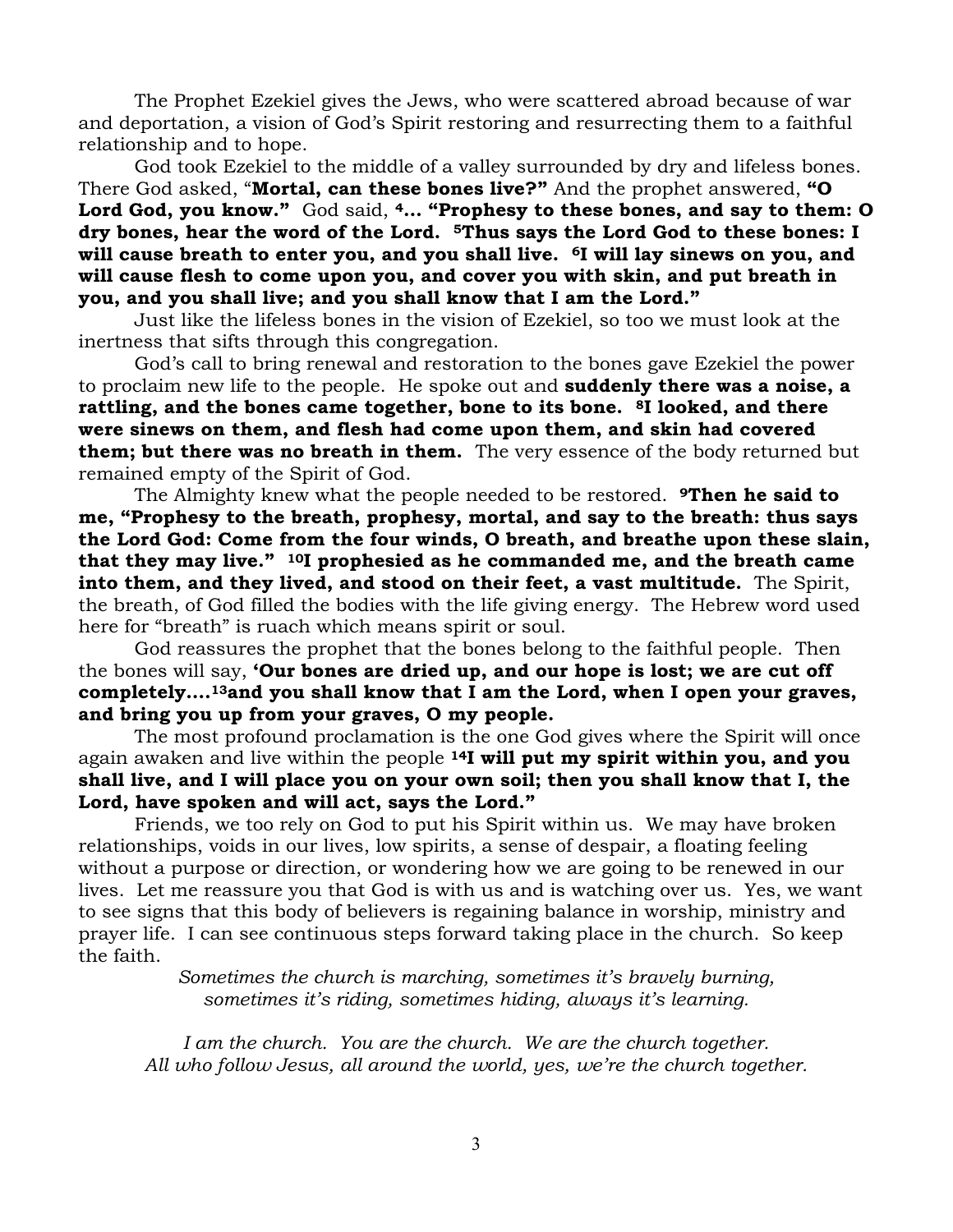My dear sisters and brothers in Christ, each one of us has a responsibility and a purpose to make this church a place where Christ's ministry and mission moves in the world. Each one of us is indispensable to Christ's church.

Now, if any one of you chooses to sit back and wait until the Transitional Pastor leaves or wait to see the new Pastor then I believe a disservice is being done to the church and harm is being done to the purpose of living out your faith. I believe the Spirit of God will change your heart from resentment, anger, prejudice and revenge to a fully committed heart, mind and soul to the empowerment of this church, Christ's church. So may we also find revitalization in our hearts and minds as we worship the one who sent his Son Jesus to give us life abundantly.

So rekindle your spirit anew if you feel out of step with God or do not feel God is present in your life. Each of is called to renewal in God's Spirit and to re-engagement into the ministry of Jesus Christ. May the Spirit of God blow over you and through you as we seek to be faithful to God during this time of transition and renewal.

> *At Pentecost some people received the Holy Spirit and told the Good News through the world to all who would hear it.*

*I am the church. You are the church. We are the church together. All who follow Jesus, all around the world, yes, we're the church together.*

May the Spirit of God move you to renew your sense of call to the ministry of Christ. Valley Presbyterian Church is on the move and you play an essential role in moving this church further into the future. Before we blame others for our situation, let us first look in the mirror. And remember: "[Quit looking behind you, you're not](http://www.searchquotes.com/quotation/Quit_looking_behind_you%25252C_you%252527re_not_heading_that_way./701734/)  [heading that way.](http://www.searchquotes.com/quotation/Quit_looking_behind_you%25252C_you%252527re_not_heading_that_way./701734/)" Why? Because…

I am the church. You are the church. We are the church together. *All who follow Jesus, all around the world, yes, we're the church together.*

Yes, we are the church empowered by the Spirit of God!

++++++++++++++++

Supporting Scriptures:

## Ezekiel 37:1-14 (NRSV)

<sup>1</sup>The hand of the LORD came upon me, and he brought me out by the spirit of the LORD and set me down in the middle of a valley; it was full of bones. <sup>2</sup>He led me all around them; there were very many lying in the valley, and they were very dry. 3He said to me, "Mortal, can these bones live?" I answered, "O Lord GOD, you know." <sup>4</sup>Then he said to me, "Prophesy to these bones, and say to them: O dry bones, hear the word of the LORD. <sup>5</sup>Thus says the Lord GOD to these bones: I will cause breath to enter you, and you shall live. 6I will lay sinews on you, and will cause flesh to come upon you, and cover you with skin, and put breath in you, and you shall live; and you shall know that I am the LORD."